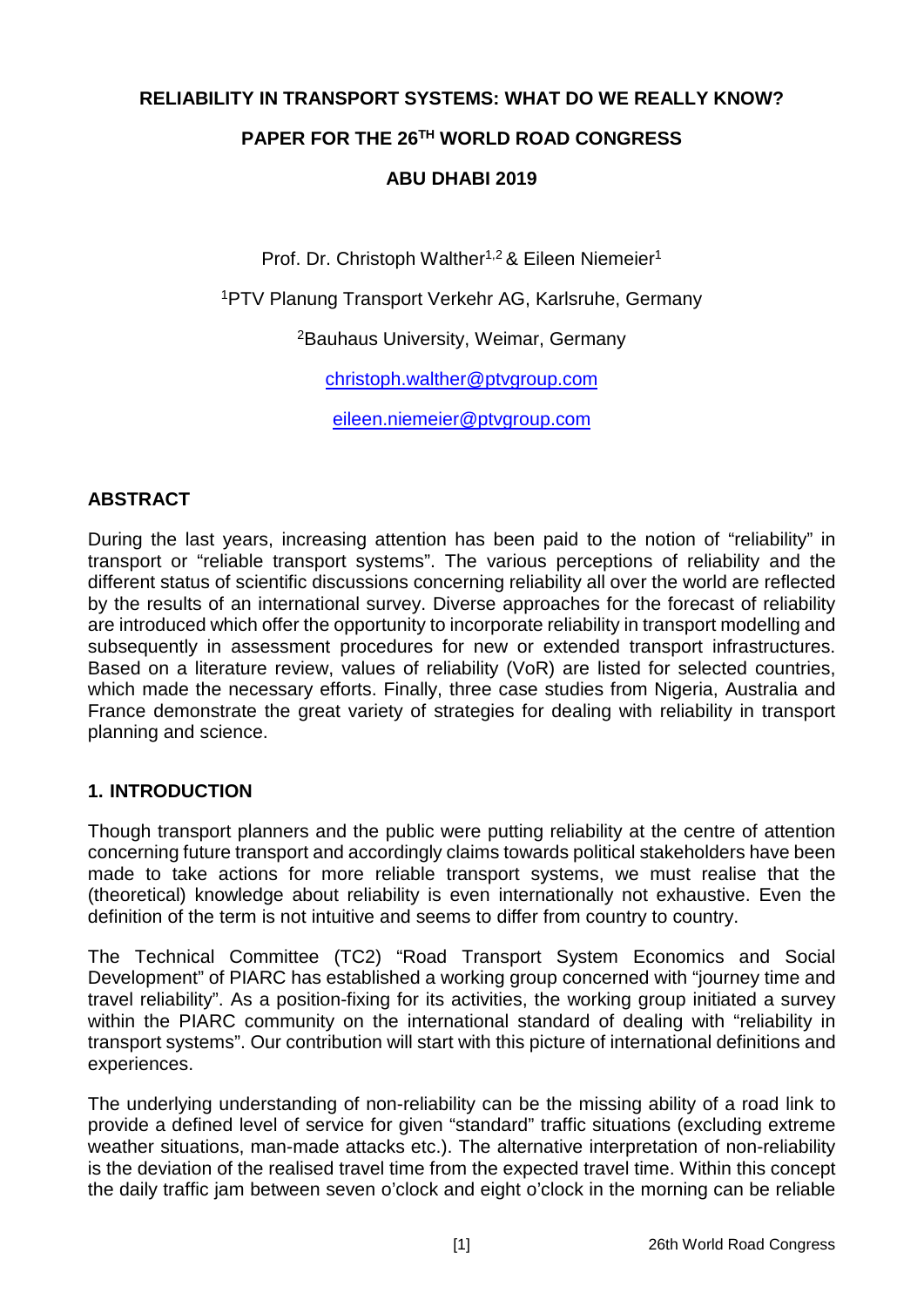with a small standard deviation from the expected, even though frustrating travel time. The fact that reliability is mainly a key performance indicator (KPI) for the whole route from origin to destination has far-reaching consequences for transport modelling and project assessment. For the modelling aspect: travel times must be recorded for all possible routes between origin and destination for the time-period under consideration. For the assessment of route-related reliability: Using standard deviation sector by sector as measurand requires the non-correlation of incidents on adjacent links.

Following a theoretical excursion on how to describe reliability in a transport modelling context, values of reliability from different countries will be presented. With these two prerequisites – model-based indicators to measure reliability and the availability of VoRs –, reliability can be integrated in infrastructure assessment and especially in Benefit Cost Analysis (BCA). Consequently, the present contribution concludes with profiles of three exemplarily international project assessment studies incorporating reliability in their investigation.

# <span id="page-1-1"></span>**2. SURVEY ON RELIABILITY**

-

The aim of the "Survey on Travel Time and Reliability", which was sent to first delegates of the National Committees as activity of the Technical Committee A.2 "Road Transport System Economics and Social Development", was to collect information on "journey time" and "travel time reliability", and how this topic area is handled by the various member countries for road infrastructure assessment.

The survey consists of six partly closed, partly open questions on the understanding and/or treatment of the topic "reliability of transport systems" in the different countries. The poll was sent to 121 countries and 18 representatives responded (see the map, [Figure 1\)](#page-2-0), which represents a return rate of about 14.9 percent. In this study, no claim to representativeness is made, but the survey should be food for thought on transport reliability and give an overview of the international approach to the topic. In the following, the most important results are drawn and serve as opening to this article.

First, respondents should explain what is understood in their country as "reliability" in the transport sector and a definition was requested. We assume that respondents note the official view of their country and not the personal view. The evaluation found that a clear majority of definitions relates travel time with reliability, and terms such as consistency, punctuality, on-time or certainty are used as travel time attributes. For example, following definitions were given: "The ability of public transport service to operate on the particular infrastructure section with a relatively consistent travel time, independently of the time of the day or traffic situation" (Czech Republic). "For common carrier modes, reliability in general refers to some measure of on-time performance" (US). Another very common term is "variability", which expresses that a reliable transport system or mode of transport should have little variability in travel time. "The reliability could be defined as a low variability in travel time (almost permanent), which allows users to ensure their displacement in the time required (Chile)[\\*](#page-1-0) . "Basically, it should mean the low variability in the expectable journey time (for professionals, planners)" (Hungary).

<span id="page-1-0"></span><sup>\*</sup> "La fiabilidad se podría definir como una baja variabilidad en el tiempo de viaje (casi permanente), lo que permite a los usuarios asegurar su desplazamiento en el tiempo requerido"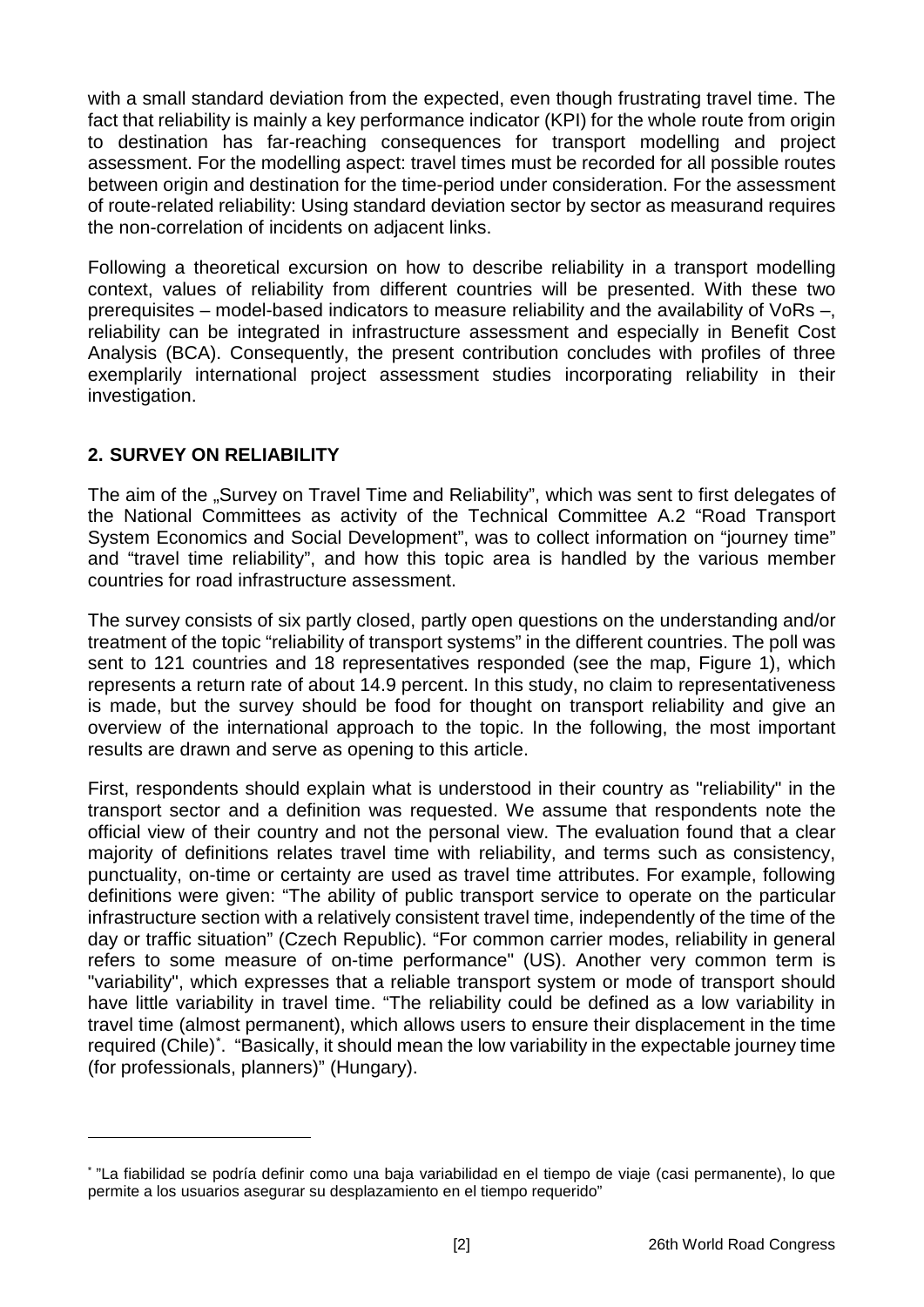

*Figure 1: Countries that responded to the survey*

-

<span id="page-2-0"></span>Rarely a fixed, universal or official definition is given. It's more about descriptive explanations, what is meant by reliability. "There is no standard definition of reliability for transport systems in Norway. The term is often used when discussing how certain the travel time is" (Norway). "There is no public definition of reliability in Korea. But, the punctuality of train operation used to be a reliability" (Korea). According to Japan there is also no official definition of "reliability": "generally, it is understood as the ability to stably supply transportation services" (Japan). Concrete reliability calculations were also provided. According to the Austroads Congestion and Reliability Review AP-R534-16 (1) for example, reliability is 1.44 standard deviation of peak travel time / mean peak travel time (Australia).

Apart from travel time, other features were emphasised. For example, talking about safety, which refers not only to the stability of the expected travel time but also to a "safe transport" in the sense of protection from danger, risks or injuries: "Reliability also implies a safe transportation system for users" (Canada)<sup>[\\*](#page-2-1)</sup>. "(...) it is an essential factor for the evaluation of transport policies tending to achieve an increasingly efficient and safe transportation system" (Argentina)[†](#page-2-2).

In addition, it was asked if there were different understandings of reliability for different modes of transport, which 83.3% of respondents answered "no". In the US, however, the definitions vary by mode, for example, in reports filed with the US Department of Transportation, commercial air carriers report a flight as "on time" if it arrives at the gate within 15 minutes of the published arrival time. The national passenger rail provider, Amtrak, uses a definition of "on time" arrival that is a function of the distance served. In comparation, a recent federal regulation (23 CFR 490.505) defines for highway modes "the level of travel time reliability for a given highway segment as the ratio between the 80th percentile travel time and the 50th percentile travel time, measured at intervals over the course of one year" (US). Furthermore, it is possible to use other definitions depending on the service provided.

<span id="page-2-1"></span><sup>\*</sup> "La fiabilité implique également un système de transport sécuritaire pour les usagers".

<span id="page-2-2"></span><sup>†</sup> "…es un factor escencial para la evaluación de políticas de transporte tendiente a lograr un sistema de transporte cada vez mas eficiente y seguro".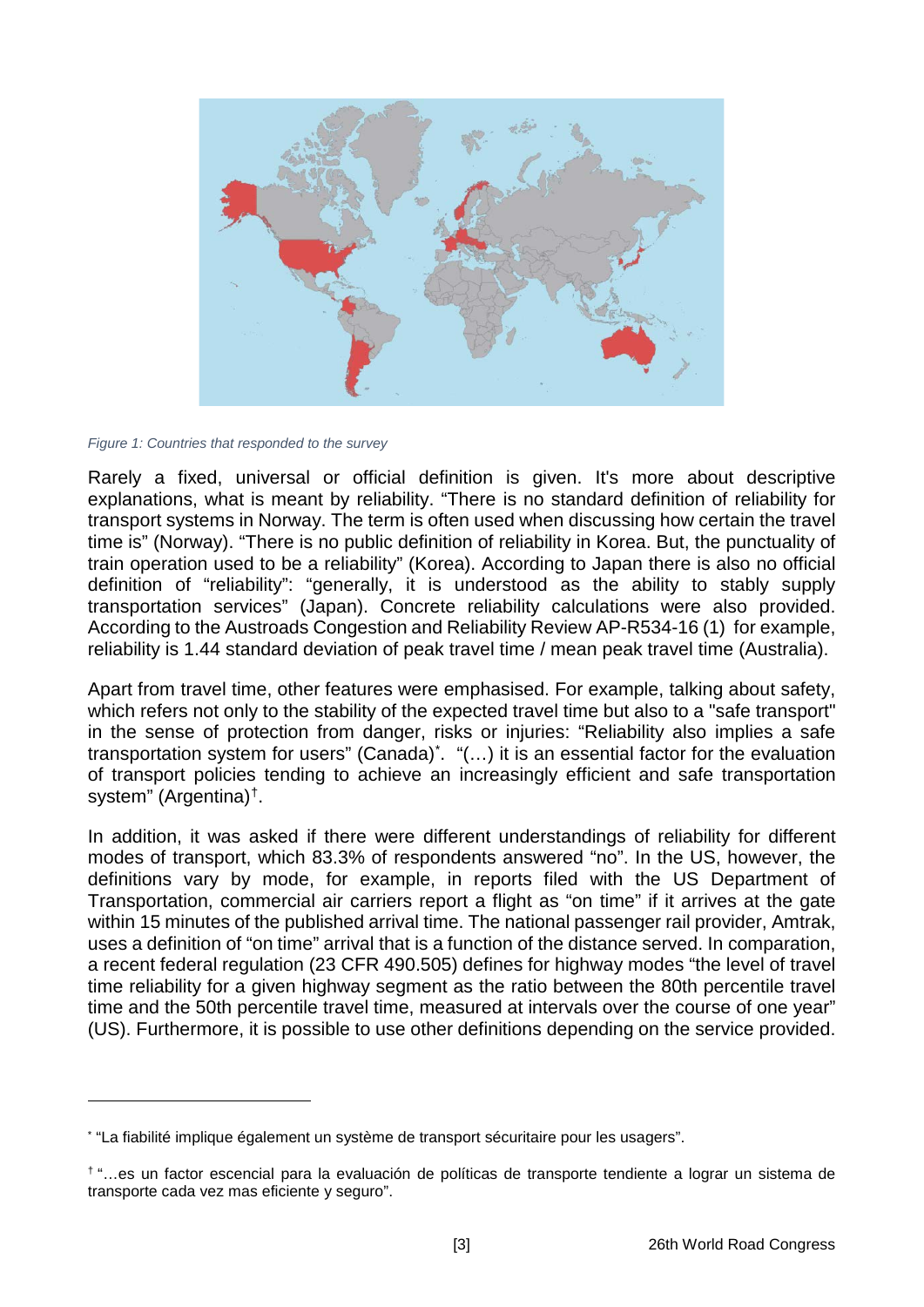Even states, regions or localities can incorporate different definitions in their planning process.

In summary, the survey provides an overview on how reliability is understood in different countries and highlights the lack of an universal definition. The relation to travel time is preponderant with terms such as, certainty, variability, and punctuality. However, other characteristics of a reliable mode of transport are also citied, such as: user-orientated quality, robustness, availability, efficiency and the quality of real-time information. The following graph [\(Figure 2\)](#page-3-0) shows the occurrence of different terms mentioned in the definitions given by the respondents.



<span id="page-3-0"></span>*Figure 2: Terms used in the definition of reliability and their occurrence*

When asked how important reliability is for transport planning in each country (multiple answers were possible), almost three-quarters (77.8%) stated that it is an important topic in practical use as well as an important academic topic (33.3%). Only 16.6% stated that it is of minor importance for practical use and 22,2% specified the same for academic researcher. It is also reflected in the fact that almost 70% of respondents said that there is research work in progress on traffic reliability in their country.

From a regional point of view, it can be said that in Europe the topic is important both in practical use and in research, especially in the northern and central European countries. In Central and South America, the topic is more important in practical use than in academic research.

When asked about the type of experience in applying reliability concepts, it is noticeable that there is mainly experience in integral parts of assessment procedures or guidelines on national or single project assessment level (almost three quarters). Very few respondents stated that there is experience in using reliability aspects for strategic statements.

Finally, respondents were asked about the general or public perception in their country of reliability for transport systems. Each country answered this question very differently. Some have commented on the image of the transport system, while others have discussed the importance of reliability for users. Here, a rather negative image of transport systems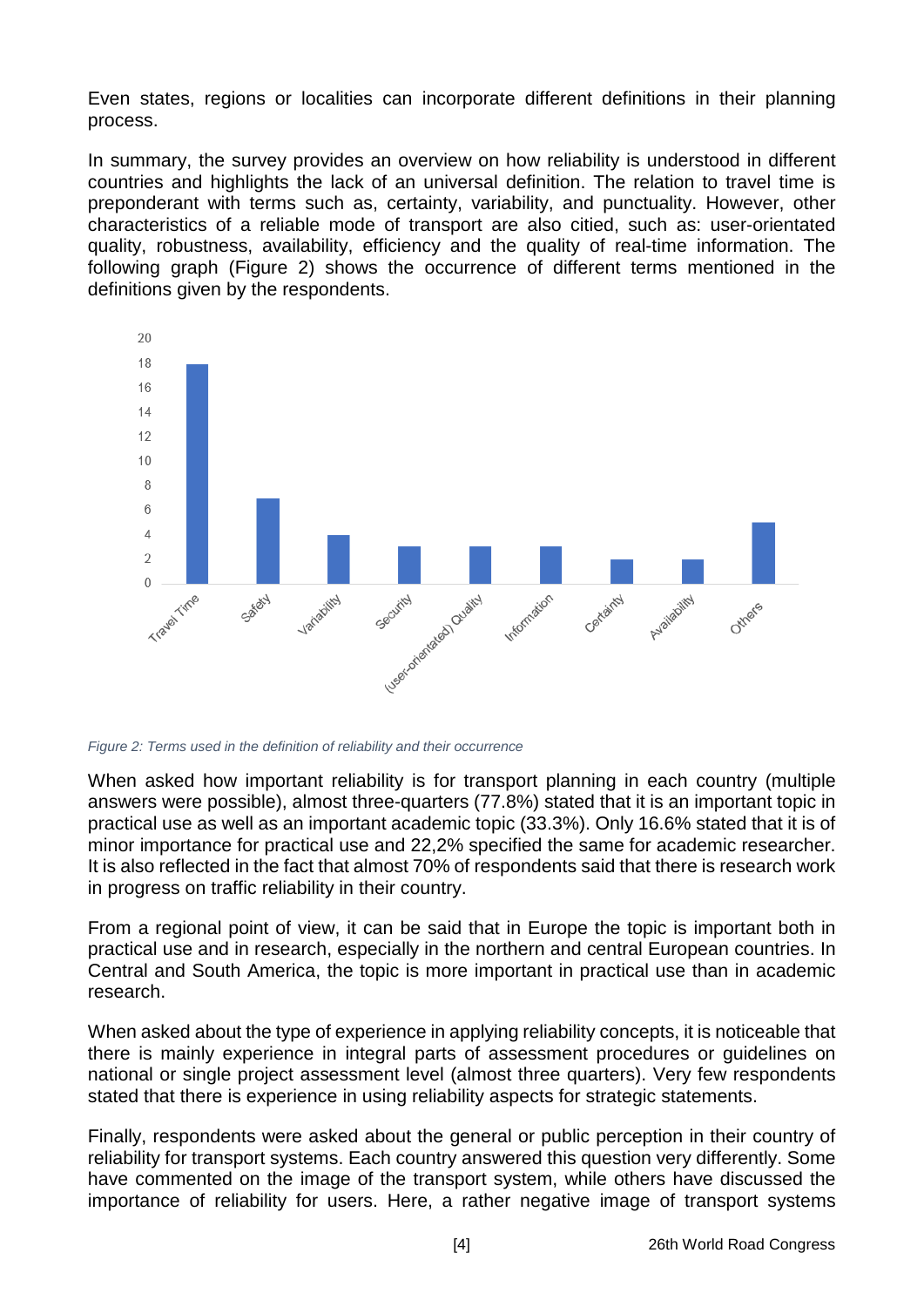emerges, especially among emerging and transition countries, like in Costa Rica: "In general, it is considered a less reliable system …" (Costa Rica)[\\*](#page-4-0) . "Also, regarding train services, there is not enough supply and there are few units, which can suffer accidents or damage, so it is more likely that services will be likely cancelled" (Costa Rica)[†](#page-4-1). "That is a critical issue mostly for the national rail services where severe delays and cancelled journeys occur quite often" (Hungary). Figure 3 demonstrates the distribution in percentage of the different answers.

On the whole, it is stated that reliability plays a major role and is considered very important. "Since roads are required to play a role of improving productivity in a population declining society, time reliability is important" (Japan). "The general perception is that reliability is of great importance for the travel experience. The term is particularly in focus for commuters by train but is also in focus in the road sector in winter season at mountain crossings and areas where landslides/avalanche may happen" (Norway). "Reliability of travel time is important for many users of the transport system, be they vehicle drivers, transit passengers, cargo carriers or even air travellers" (Argentina)[‡.](#page-4-2)



*Figure 3: General/public perception of reliability according to the survey, based on a population of 18 answers*

# **3. THEORETICAL ASPECTS**

-

Travel time variability can be explained as the random, day-to-day variation of travel times, caused by different factors and incidents, which constitutes the unreliability of transport systems. Arup et. al. (2) divide travel time variability into: day-to-day variability (DTDV) and incident related variability, in which DTDV can be split into demand and capacity related variability. During the last two decades, a lot of research work ( (3), (4)) was done to measure reliability, to develop methods for forecasting reliability, to determine the value of reliability

<span id="page-4-0"></span><sup>\*</sup> "En general, se considera un sistema poco confinable."

<span id="page-4-1"></span><sup>†</sup> "Igualmente, en cuanto al servicio de tren, no se tiene una oferta suficiente y existen pocas unidades, las cuales pueden sufrir accidentes o desperfectos, por lo que es más probable que se cancelen servicios."

<span id="page-4-2"></span><sup>‡</sup> "La fiabilidad del tiempo de viaje es importante para muchos usuarios del sistema de transporte, ya sean conductores de vehículos, pasajeros de tránsito, transportistas de carga o incluso viajeros aéreos".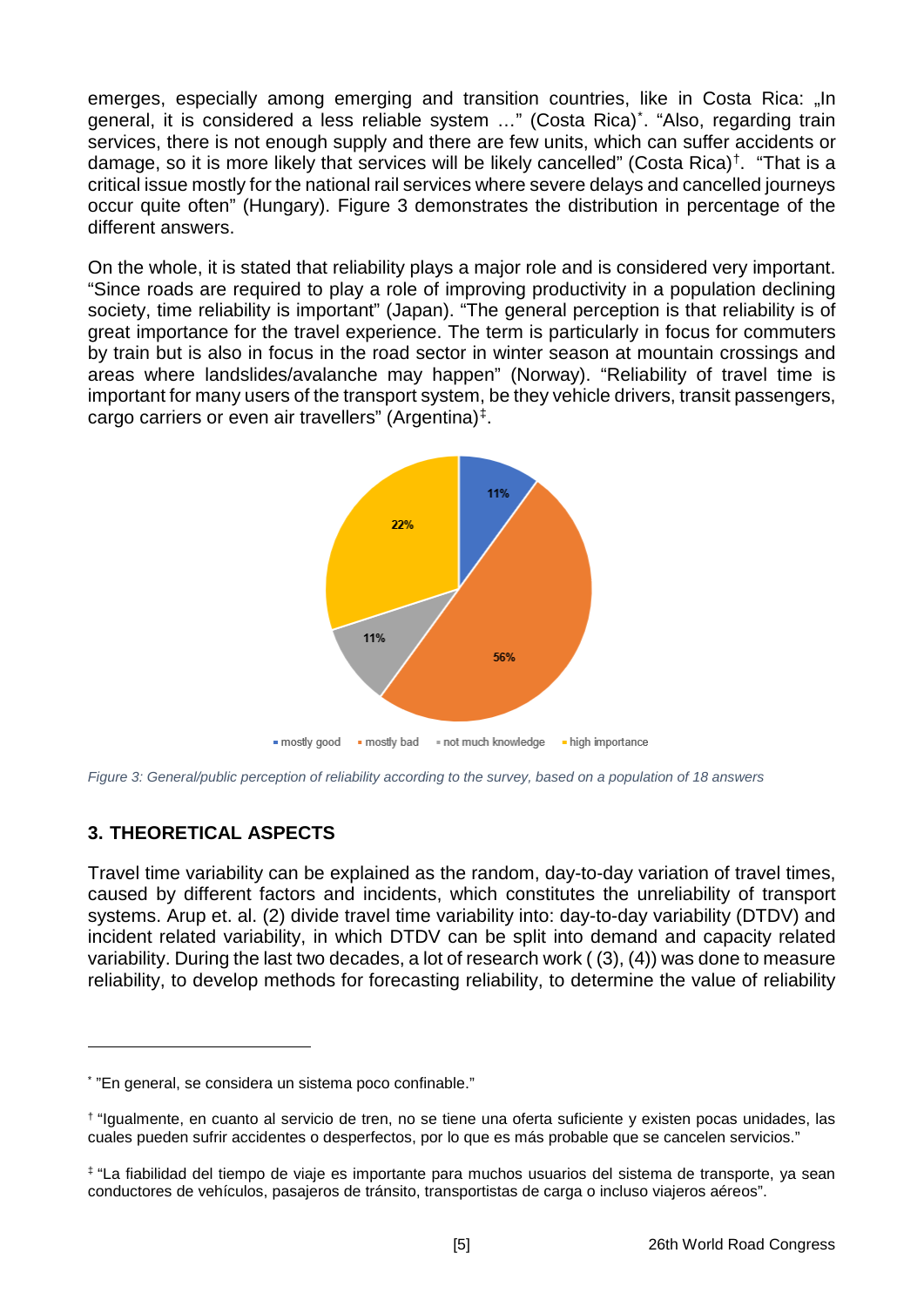(VoR), and, finally, to incorporate reliability aspects in infrastructure assessment, predominantly in Benefit Cost Analysis (BCA).

Three approaches are commonly reported in the scientific literature as the most adequate to measure transport reliability or unreliability, respectively. They all rely on the consideration of a whole route from origin to destination:

- standard deviation of travel time distribution
- anticipated buffer times to avoid delayed arrivals
- deviations from preferred arrival times in schedule bound systems (schedule delay) measured by frequency (percentage of arrivals) or extent (e.g. minutes of delay).

Following the intention of the present article, a short overview of the approaches and results of the integration of reliability in BCA of the German Federal Transport Infrastructure Plan 2030 (FTIP 2030) will be given. The reason for this example is that FTIP 2030 provides methods (including reliability) for assessing planned infrastructure projects for three transport carriers: road, rail and inland waterways (5).

The FTIP 2030 focuses on the concept of standard deviation for measuring reliability in the road sector (see Geistefeldt 2014 (6)). Here, the functional determination of standard deviation depends only on the volume-capacity ratio of a certain link and is set to "zero" for all volume-capacity ratios below 75%. The latter assumption simplifies the calculation as beyond this threshold the same speed is effective for passenger cars and trucks. The underlying understanding of non-reliability for this concept is the missing ability of a road link to provide a defined level of service for given "standard" traffic situations (excluding extreme weather situations, man-made attacks etc.).

$$
s_{\text{R}}(x) = \begin{cases} 0.2(x - 0.75)^{1.7} \cdot \sqrt{\frac{L}{L_{\text{Reference}}} } & \text{for } x \ge 0.75 \\ 0 & \text{else} \end{cases}
$$

being

 $x =$  volume-to-capacity-ratio of the section

 $s_R(x)$  = section related standard deviation of travel time [h]

 $L =$  section length  $[km]$ 

LReference = reference length [km] (see below).

The FTIP 2030 functional determination of the standard deviation must be applied for each single link, although reliability is mainly a KPI for the whole route from origin to destination. To calculate reliability of a route as square root of the sum of the links' variances, the noncorrelation of incidents on adjacent links must be given. FTIP 2030 methodology recommends the calculation of a hypothetical reference length for the network under consideration based on the volume-capacity ratios, which guarantees the independence of incidents on neighboured links. The quotient of individual link length and reference length is applied to adapt the calculated standard deviation. The impact of the reference length on the value of the standard deviation is demonstrated in [Figure 4.](#page-6-0)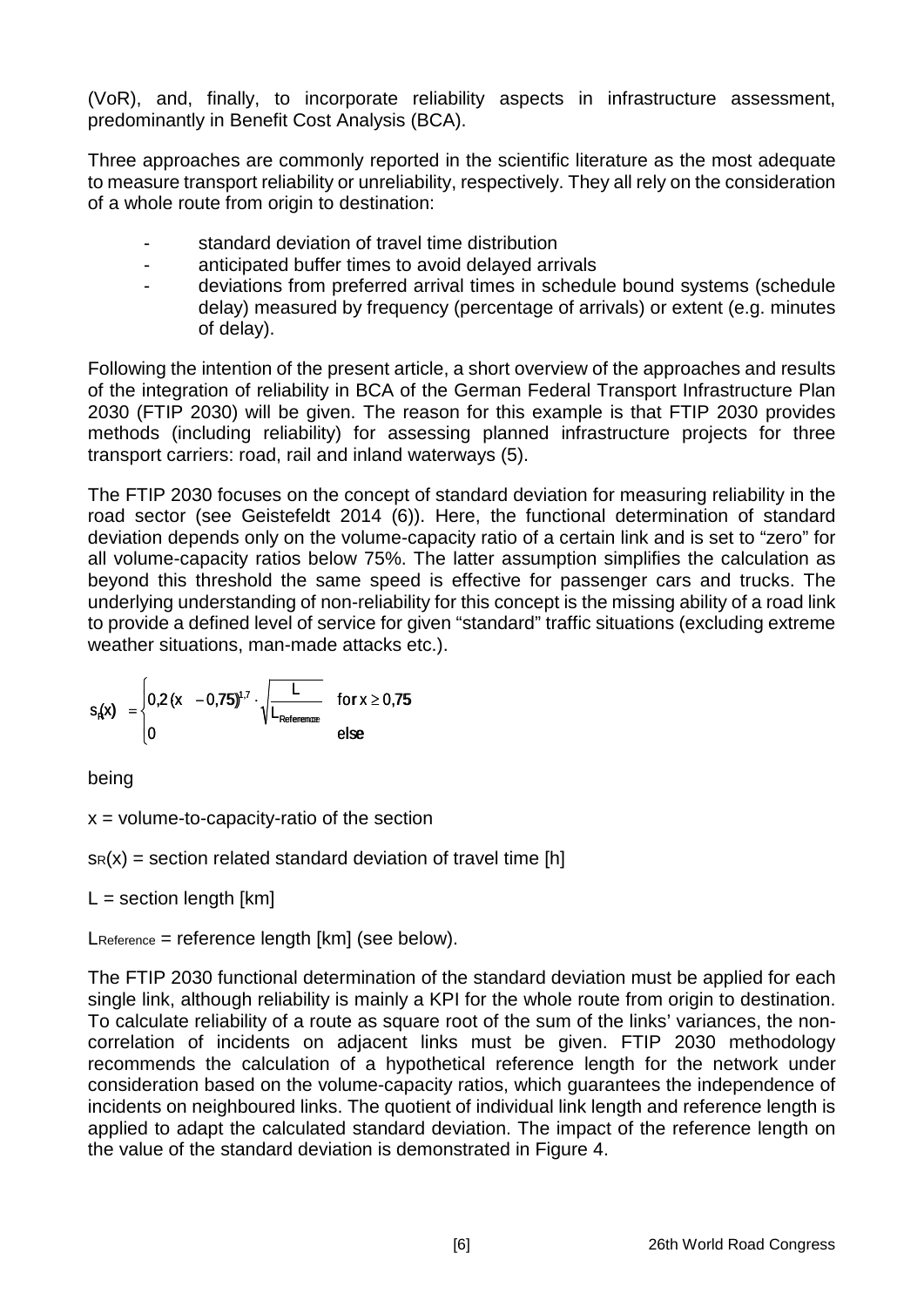In the rail sector, deviations from contracted arrival times in schedule bound systems (schedule delay) in frequency (percentage of arrivals) and extent (delays measured in e.g. minutes) are appropriate for measuring non-reliability. These delays can be replaced by (anticipated) buffer times to avoid delays. Calculating und using buffer times converts uncertain time losses with a big range into certain time losses, sparing a small risk of delay.



<span id="page-6-0"></span>*Figure 4: Impact of the refence length on reliability measures (own illustration)*

Within the framework of FTIP the future rail network 2030 does not provide a deeply elaborated time schedule. Instead of this, standardised times for changing trains according to the classifications of trains involved are proposed. Moreover, it is assumed, that the design of the schedule contains sufficient buffer times to reach the desired destinations on time and to get connecting trains. The priority of passenger trains over freight trains in train operations supports this expectation. Finally, the influence of the age of the rolling stock, of all-weather hazards, man-made attacks etc. on reliability are not considered in the FTIP approach, as it is an assessment procedure for deriving a pure strategic implementation plan for transport infrastructure. Concisely, reliability is not captured for passenger rail transport at all.

For freight trains the modelling of reliability can be realised by an endogenous train line system between marshalling yards with defined transport times serving an artificial schedule. During the assignment process, waiting times on passing loops occur due to the number of prioritised passenger trains and the increasing volume of the freight trains. This modelling procedure generates the frequency of delay and the extend of delay for each origin-destination relation and each commodity group. Reference values for reliability are related to one percentage point of punctuality for one ton of a commodity group. Herewith, punctuality is defined as delay exceeding scheduled transport time by 20% and more. The reference values must be calculated for each relation and commodity group using the first derivative of the corresponding utility function.

To complete the section, it must be noted that transport time variabilities on inland waterways are not relevant to transport carriers due to the long delivery lead times. Reliability is mainly influenced by the water level fluctuations. There are special transport insurances, which pay for alternative transports (road or rail) in case of low water levels and corresponding low loaded drafts. Increasing figures of low water level incidents may reduce the profit of insurances. These costs are already considered within the BCA as part of the operational costs (and benefits will occur, if operational costs can be reduced by improved infrastructure, e.g. locks).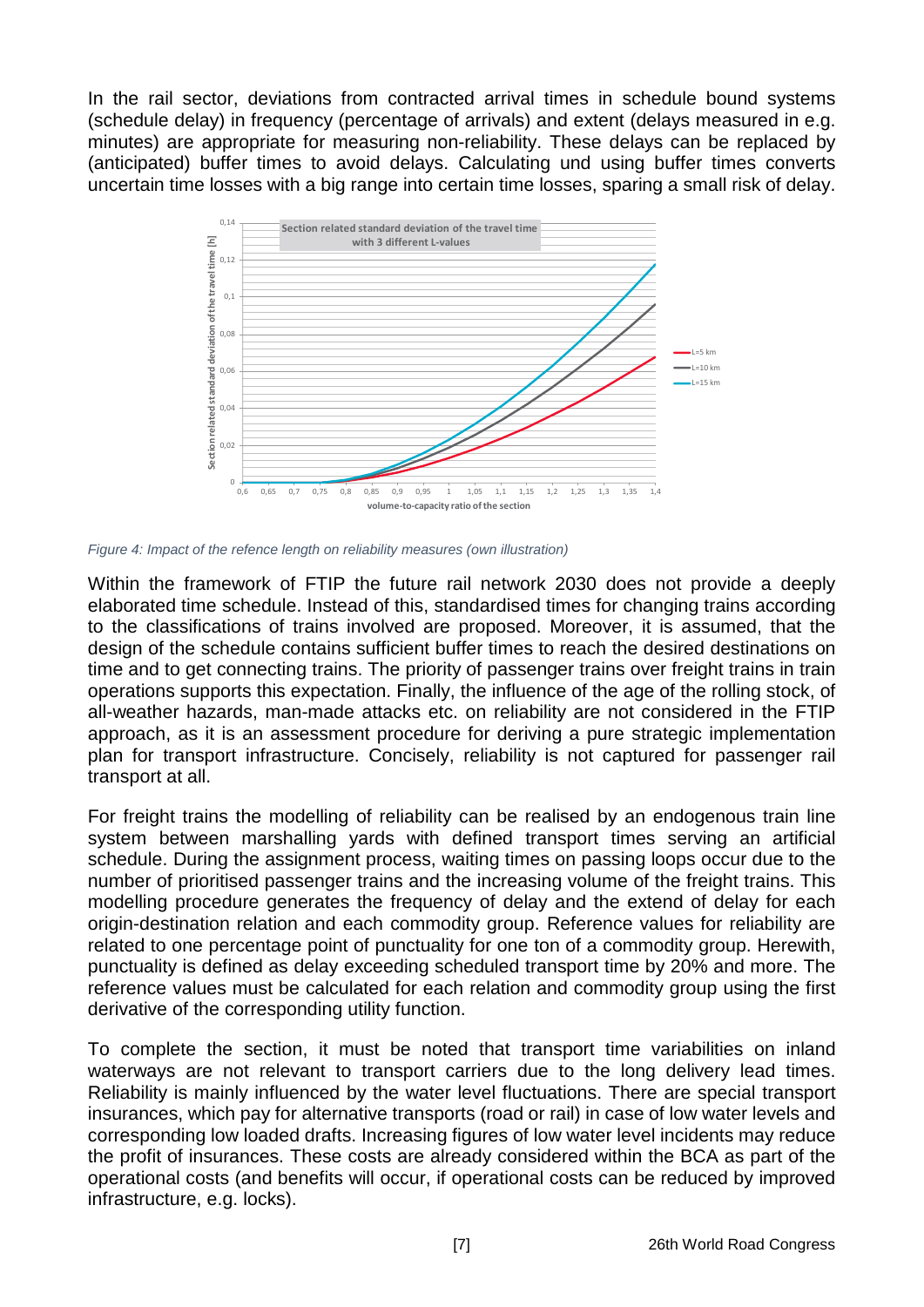#### **4. INTERNATIONAL LITERATURE RESEARCH ON RELIABILITY STUDIES**

#### 4.1. Overview

An analysis of international studies dealing with the topic of reliability reveals a large concentration of reliability studies especially in Europe and the US. Some of the studies are taken from respondents' answers (see chapter [2\)](#page-1-1), others are the result of extensive literature research. However, no claim to completeness is made here, but an attempt to provide an overview of the geographical distribution of the different reliability studies and their focuses.



<span id="page-7-0"></span>*Figure 5: Geographical distribution of studies on reliability and their amount*

[Figure 5](#page-7-0) synthesizes the countries where, in the opinion of the authors, relevant studies on the topic have been implemented today or in recent years. The numbers illustrate the amount of studies that were founded or considered in more detail. A total of 77 studies from 22 countries were examined more deeply. The time span of the analysed literature is from 2002 to 2017.

[Figure 6](#page-8-0) shows the key topics that are associated to the term reliability in the literature studied in this review. The quality of public transport plays a predominant role, followed by the value of travel time or value of reliability. In addition, attempts are being made to include reliability measurements in transport infrastructure assessment guidelines and to improve forecasting the reliability of travel time.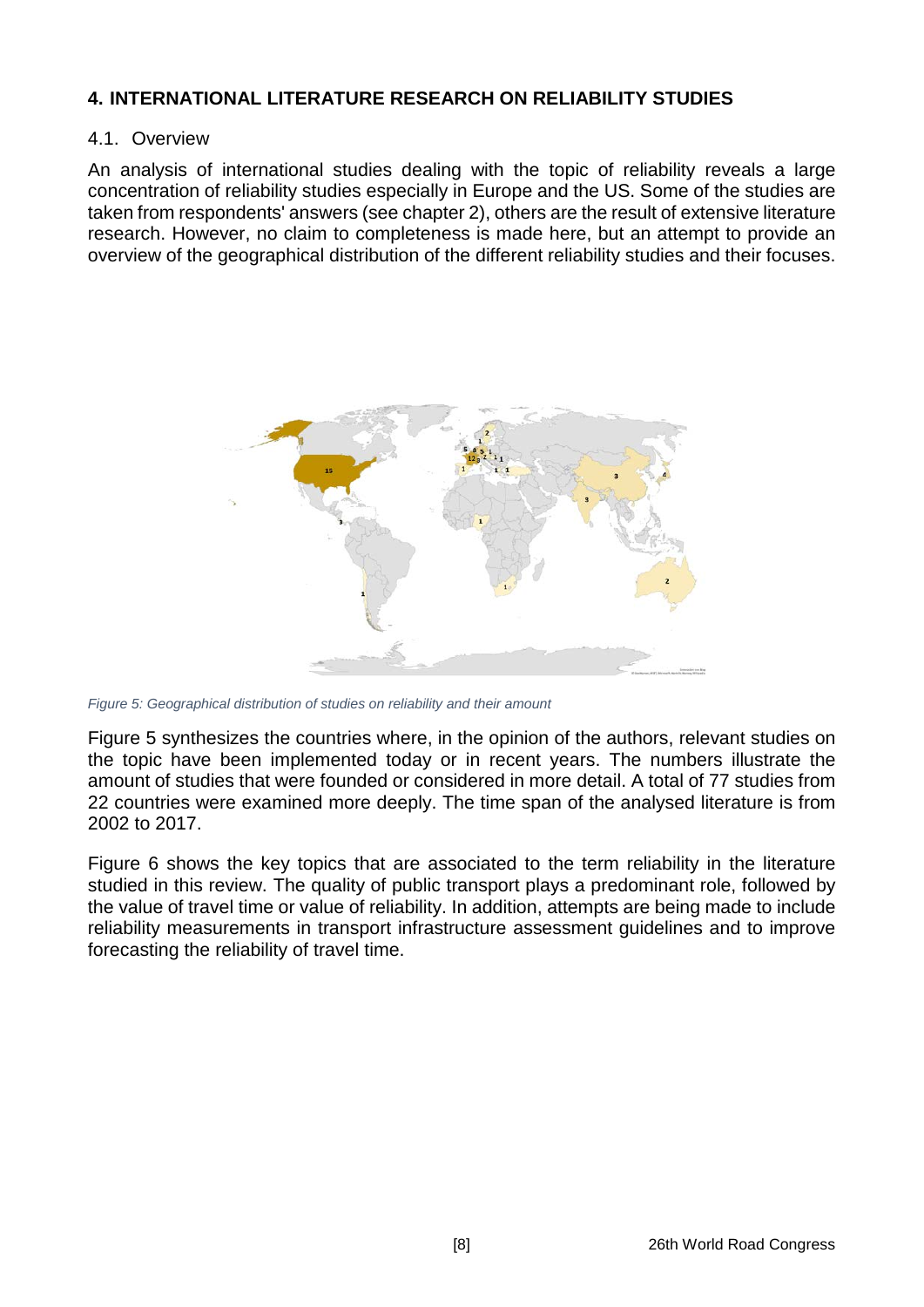

<span id="page-8-0"></span>*Figure 6: Frequency of main topics in the reliability studies*

\*Road network, Information, Monitoring Resilience, Maintenance, Congestion

It is also interesting to see which countries are dealing with the identified main topics. [Table](#page-8-1)  [1](#page-8-1) demonstrates that the geographical distribution of specific topics is very heterogeneous; except for forecasting travel time reliability, which seems to be explored in Europe and the US only.

<span id="page-8-1"></span>*Table 1: Geographical distribution of the most frequently occurring topics within the examined reliability studies*

| <b>Topic</b> | <b>Public transport</b><br>quality                                                                         | Value of<br>travel time                                                                   | <b>Travel time</b><br>reliability                                 | <b>Reliability</b><br>assessment                   | <b>Forecasting</b><br>travel time<br>reliability |
|--------------|------------------------------------------------------------------------------------------------------------|-------------------------------------------------------------------------------------------|-------------------------------------------------------------------|----------------------------------------------------|--------------------------------------------------|
| Country      | Nigeria, Czech<br>Republic, Chile,<br>China, Costa Rica,<br>France,<br>Netherlands.<br>Switzerland, Turkey | Denmark,<br>France, Great<br>Britain,<br>Germany,<br>Japan,<br>Netherlands.<br>Spain, USA | Australia, Costa<br>Rica, France,<br>Great Britain,<br>Japan, USA | Chile, England,<br>France, Germany,<br>Greece, USA | Hungary,<br>Netherlands.<br>Sweden, USA          |

## 4.2. Values of (travel time) Reliability (VoR)

To integrate the benefit of increasing travel time reliability into BCA, it is necessary to monetize this benefit component by using a reference value, which is understood as value of reliability (VoR)[\\*](#page-8-2) . Following a common understanding, it measures the willingness to pay for reductions in the day-to-day variability of travel times facing a particular type of trip (7). Some countries have official values of travel time (VoT), but in general there are no official values of reliability, which is due to the disagreement generated by its determination. Possible methods use different measures, data sources, and calculation methods (8). It can be said that the estimation of VoR is similarly complex to the estimation of the VoT. There

-

<span id="page-8-2"></span><sup>\*</sup> Equivalent: Value of Travel Time Reliability (VTTR)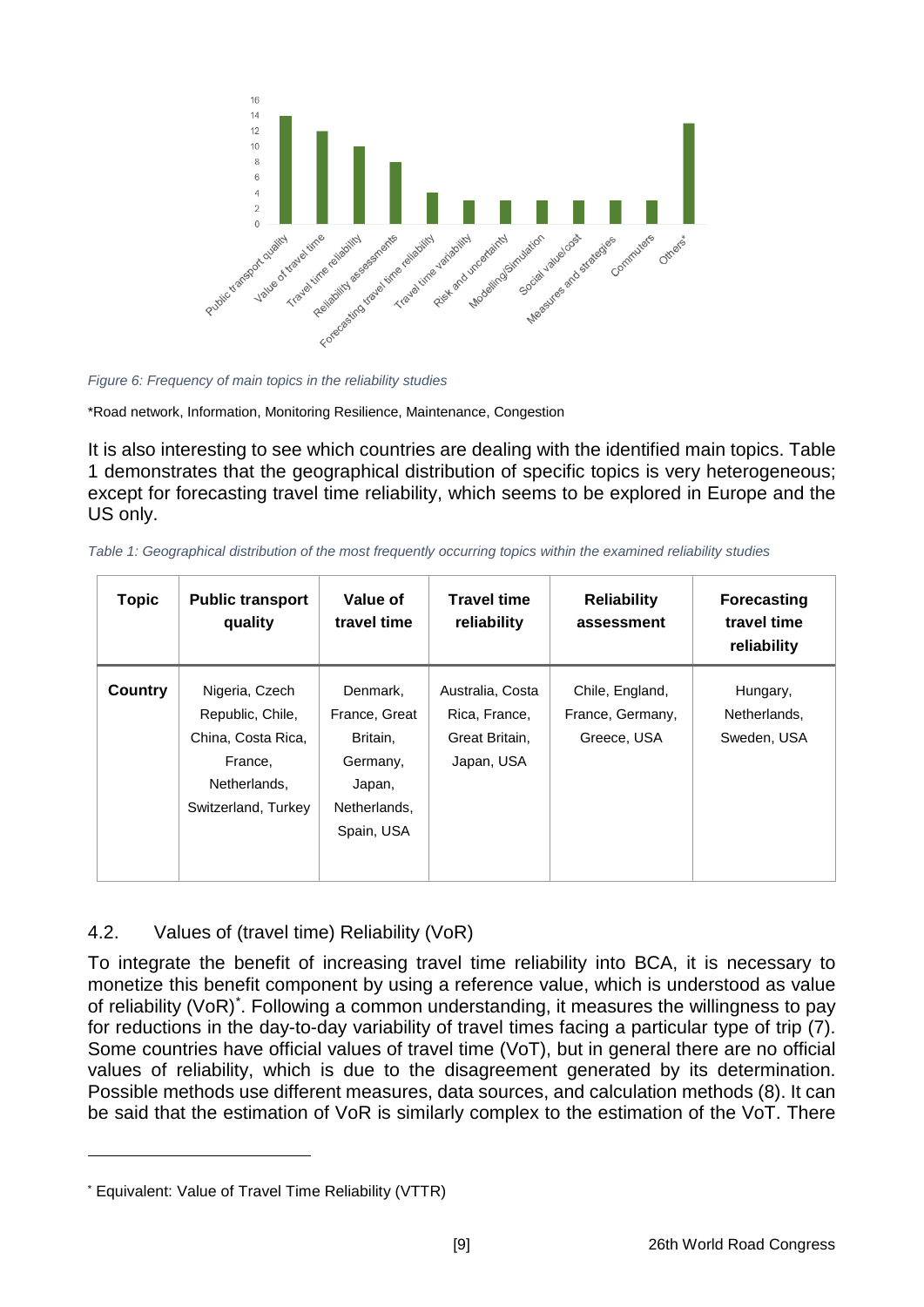are numerous studies that attempt to determine the VoR using a variety of survey methods as well as estimation methods, and the results for the values vary depending on the method and the way the data is prepared. In addition, differences between trip attributes, modes, socio-demographic characteristics as well as gender are found, further clarifying or complicating the problem of determining VoR.

It is not even agreed whether the VoR should be higher, equal to or lower than the VoT. For example, in the FTIP 2030 it is proposed that the VoR should be 70% of the value of the VoT. In the study by Sadabadi et al. (9) it is stated that depending on different investigations, the VoR accounts for between 60 and 100% of the VoT and the Maryland State Highway Administration in the US considers a reliability ratio (RR) of 0.75.

In contrast, according to a study by Jin, Hossan and Asgari (10) that compares various studies on reliability, the VoR is usually 0.55 to 3.22 times the VoT. Another study from Li, Hensher and Rose (11) estimated a higher mean VoR than the mean VoT and explained it with the argument that "on-time arrival (...) incurs more utility than the reduction in mean travel times" (ibid.) The results would be in line with many previous empirical studies.

It can be highlighted that both, the valuation of reliability and the inclusion of reliability in transport forecasting models are challenging. "As a result, the benefits of projects and policies that reduce travel time variability are likely to be underestimated" (Kouwenhoven et al. (7)). But science is fundamentally in agreement that "Cost Benefit Analysis should include valuations of the impact on travel time variability as an additional issue in order to improve the results of project evaluation" (12).

[Table 2](#page-9-0) below illustrates how different the VoRs have been estimated in different countries and studies. It must be made clear at this point that comparability is not possible because the source of the data, the method of estimating and determining the results is very heterogeneous. In addition, for a direct and possible comparison, one would normally have to cite, in addition to the listed values, price level and purchasing power of the countries under consideration.

| <b>Study</b>                             | Date<br><b>Collection</b><br>periods | Mode trip<br>and<br>purpose | Location             | <b>VoT</b>             | <b>VoR</b>                                                                                                                    |
|------------------------------------------|--------------------------------------|-----------------------------|----------------------|------------------------|-------------------------------------------------------------------------------------------------------------------------------|
| Asensio and<br>Matas (2006) <sup>*</sup> | n/a                                  | Car<br>Commute              | Spain/<br>Barcelona  | 14.20€/h               | 22.40-51.10€/h (valuation of<br>delay time)<br>6.70-8.90€/h for fixed start time<br>only<br>(valuation of early arrival time) |
| Li, Hensher,<br>Rose (2008) <sup>†</sup> | 2008                                 | Car<br>Commute              | Australia/<br>Sydney | 28.28\$AUD/h<br>(2008) | 40.39 \$Aud/h<br>(2008)                                                                                                       |
| Uchida $(2014)^{\ddagger}$               | n/a                                  | Car                         | Japan                | 40 [JPY/min]           | 20 [JPY/unit variance]                                                                                                        |

<span id="page-9-0"></span>

| Table 2: Comparison of VoT and VoR Estimations |  |  |
|------------------------------------------------|--|--|
|------------------------------------------------|--|--|

-

<span id="page-9-1"></span><sup>\*</sup> Asensio, J./ Matas, A. (2006) **(12)**

<span id="page-9-2"></span><sup>†</sup> Li, Z., Hensher, D.A. and Rose, J. (2010) **(10)**

<span id="page-9-3"></span><sup>‡</sup> Uchida, K. (2014) **(18)**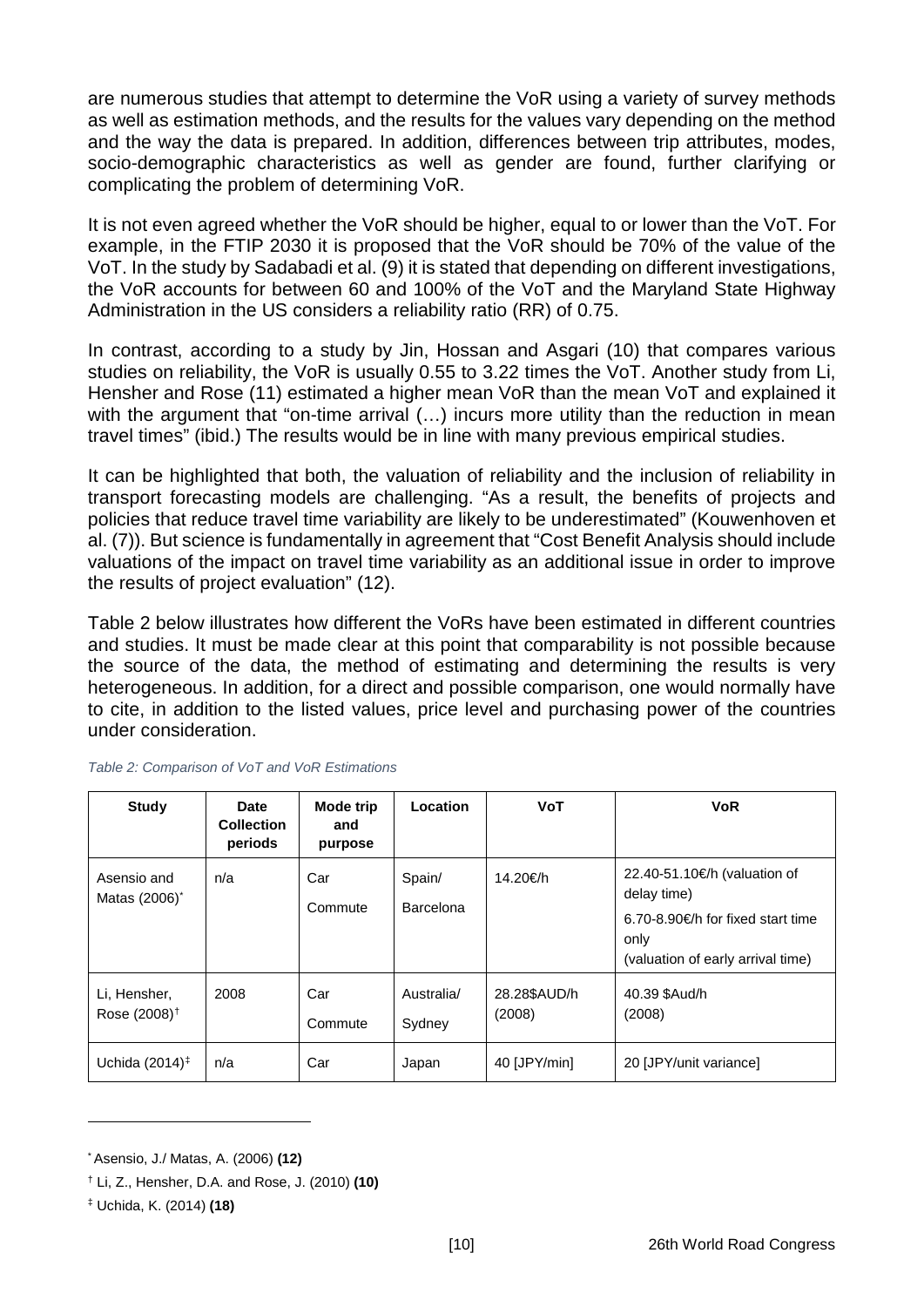| Kouwenhoven,<br>M, De Jong,<br>GC, Koster, P<br>et al. (2014) <sup>*</sup> | 2011      | Car<br>Commute | <b>Netherlands</b> | 9.25€/h<br>(2010) | 3.75€/h<br>(2010) |
|----------------------------------------------------------------------------|-----------|----------------|--------------------|-------------------|-------------------|
| Lazor et al.<br>$(2017)^{+}$                                               | n/a       | Car<br>Commute | Czech              | 3.32CZK/h         | 3.93 CZK/min.SD   |
| Small et al.<br>$(2005)^{\ddagger}$                                        | 1999/2000 | Car<br>Commute | US/Los<br>Angeles  | 21.46\$/h         | 19.56\$/h         |

In summary, it should be emphasized once again that the VoR measurement approach differs from study to study in almost all aspects, from the concept, the data source to the depiction of reliability in different scenarios. The VoR estimates therefore show large differences between the studies.

#### 4.3. Case studies incorporating reliability

The following case studies from Nigeria, Australia and France demonstrate the great variety of strategies for dealing with reliability in transport planning and science.

#### *Abuja – Keffi road corridor (Nigeria)*

The purpose of this study (13) was to identify events influencing traffic flow and causing congestion to help commuters to plan well their journey. They determined the travel time reliability along Abuja – Keffi corridor using the 95th percentile method and developed a variety of reliability measures, such as; planning time, planning time index, and buffer index. Following this approach, the mentioned indicators were defined as:

- travel time index = actual travel time  $\ell$  travel time at free flow speed
- planning time index = travel time needed for arriving on time (within the 95th percentile) / travel time at free flow speed
- buffer time index = planning time index travel time index or
- buffer time index = (buffer) time to be allowed to arrive on time (within the 95th percentile) / travel time at free flow speed.

Video coverage helped to collect the travel times of vehicles for the weekday and weekend during rush hour and off-peak hours. There were also a few roadside interviews to gather the travellers' view on the daily journeys. It turned out that travellers can hardly predict how long it takes to get to work. It seems to be even more difficult for travellers to plan their work trip, as most offices resume work at 8:00 am and the stretch of road between 7:00 am and 9:00 am is always over capacity. Among other things, this is due to the growth of the urban population and equally high motorization growth as well as a concentration of activities in the city centre. In addition, complex safety and security issues arise because roads and infrastructures have not been developed at the same pace as urban traffic.

-

<span id="page-10-0"></span><sup>\*</sup> Kouwenhoven, M., De Jong, G.C., Koster, P. et al. (2014). **(11)**

<span id="page-10-1"></span><sup>†</sup> Lazor, M., Šimeček, M., Klímová (2017) **(19)**

<span id="page-10-2"></span><sup>‡</sup> Small, K. A., Clifford, W., Jia Y. (2005) **(17)**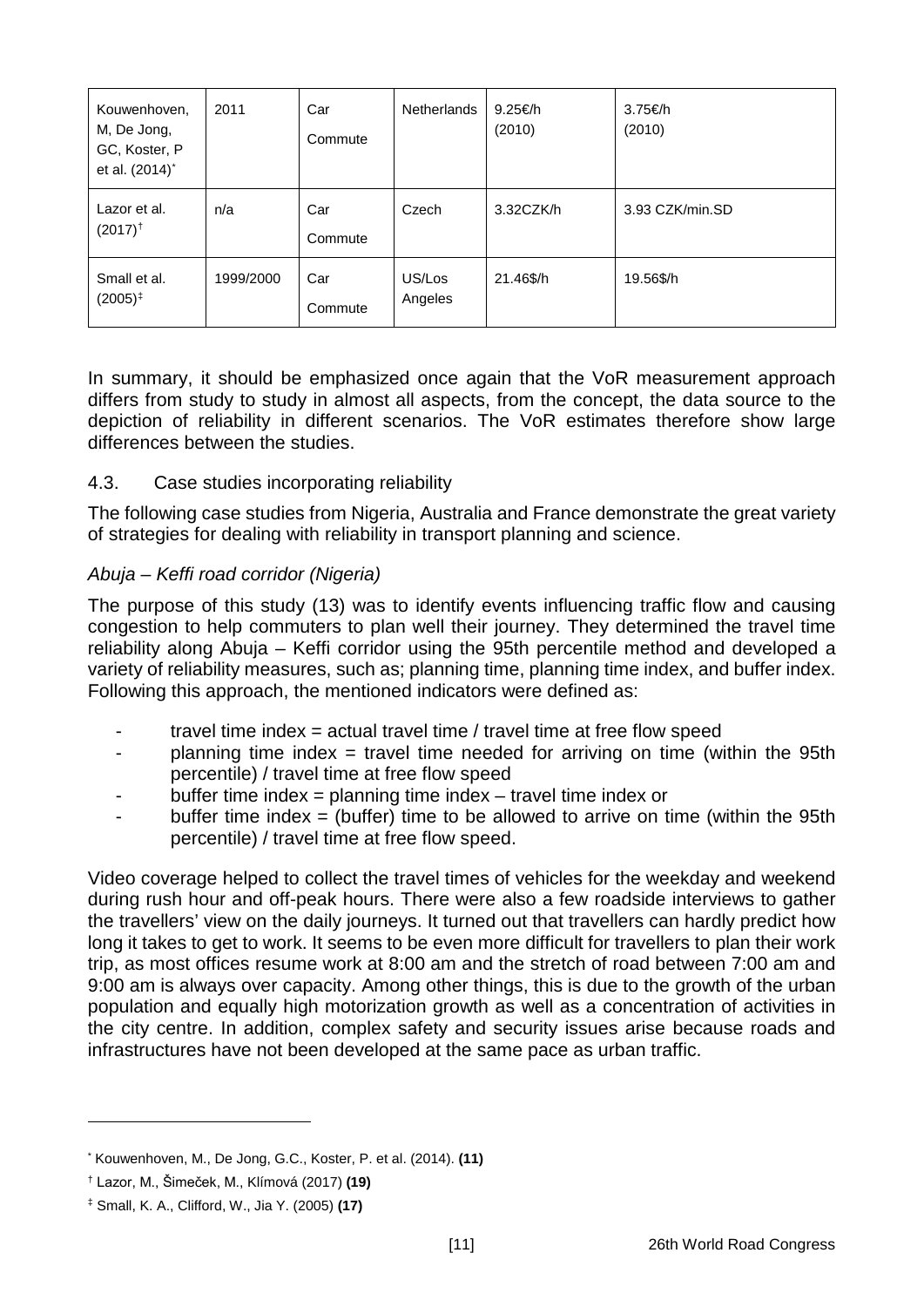The results of the measuring period are the following: The index value for planning times is 1.65 compared to the index value of 1.25 for the travel times during the rush hour (7:00 to 9:00) [\(Figure 7\)](#page-11-0). This means, that for a trip that takes 15 minutes in light traffic, a traveller should plan a total of 25 minutes to ensure a punctual arrival in 95 percent of all trips.

The study work was able to identify traffic jams and their causes, to estimate travel times, and to determine the variability of average travel times. It found that (with a strong tendency increasing) travel times on average become more variable (i.e. unreliable) and unpredictable but public transport companies cannot benefit from the commuters' problems, as long as they use the same overcrowded roads for their bus services. Thanks to the results of the study, the interaction between travel needs, traffic flows, congestion, travel time variability, and individual planning options can be better understood by both commuters and government agencies responsible for planning road networks in Nigeria.



<span id="page-11-0"></span>*Figure 7: Reliability measures compared to average congestion measures, Source: Ibitoye et al. (2015)*

## *Bus line 709 at the Gold Coast (Queensland, Australia)*

In this study (14), a model was developed to evaluate the calculated punctuality and reliability of bus services (bus line 709) provided by TransLink in Queensland, Australia. The bus travel time is very sensitive to small disturbances, such as a delay in getting in or out, which leads to unpunctuality of the bus. The bus travel time on a route can be divided into dwell time and driving time. The former describes the time when passengers board and get off at bus stops including the opening and closing of the doors, and the latter is the time when buses really travel from one stop to another. Both components show variability. The travel time usually fluctuates at an expected time specified in the timetable.

In Queensland, more than 80% of passengers use a "go card" (electronic ticket). The average entry time for this passenger category is about 3 seconds. By contrast, paper ticket buyers need at least 10 seconds per passenger to board. For those passengers who charge their tickets in the TransLink buses, a duration of at least 30 seconds is scheduled. In addition to ticket selling in buses, there are a variety of other payment and charging alternatives online and offline.

The passengers were divided into four category types: p1 - travel card users (tapping in), p2 - travel card users (topping up onboard), p3 - passengers with disabilities, p4 - single paper ticket users. The average boarding times were measured for 150 different passengers and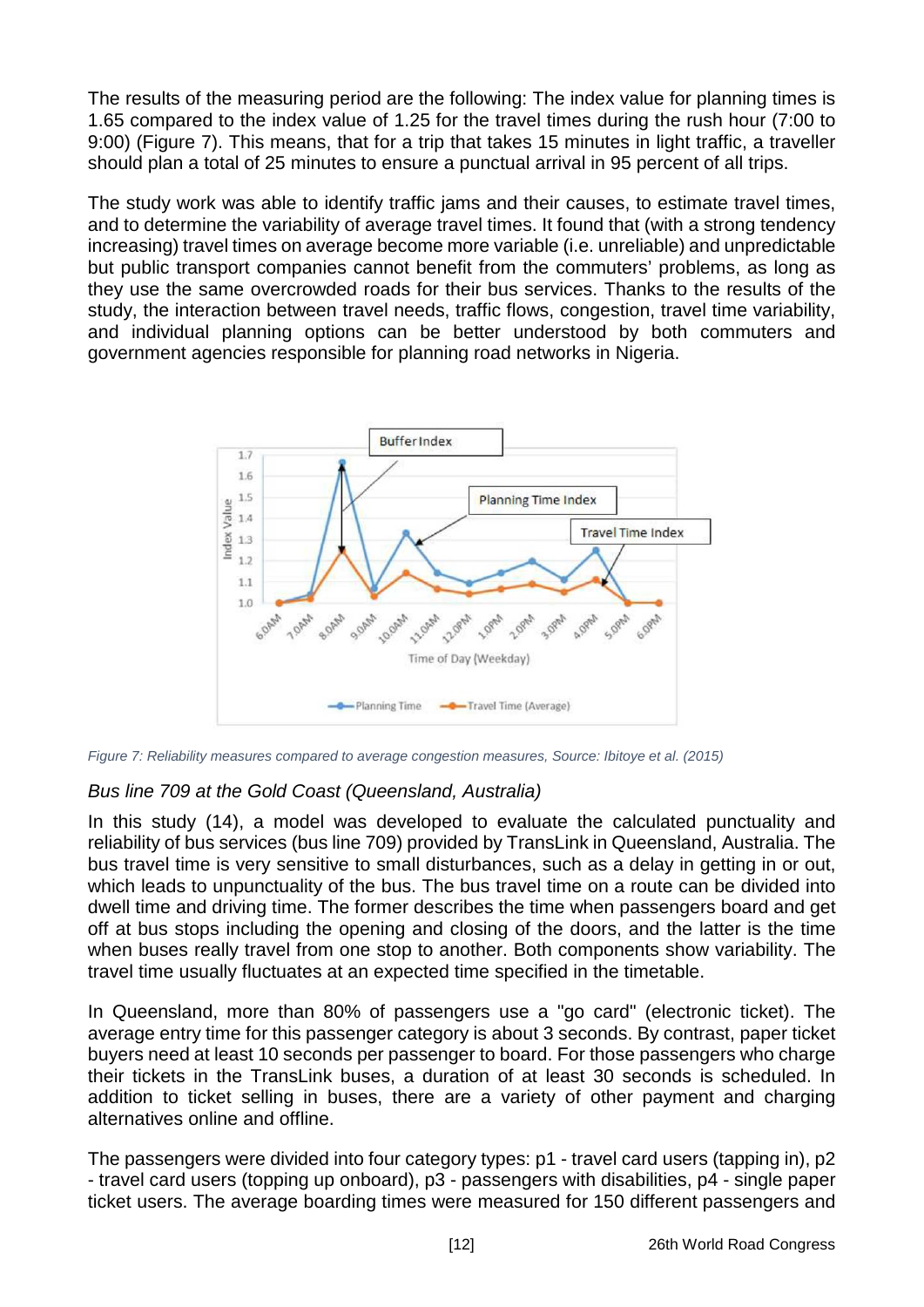a percentage distribution was calculated. The dwell time is determined by the boarding and alighting times at all bus stops as well as the time for doors opening and closing (2 seconds). The boarding time per passenger is represented by random variables where  $p1 = 42s$ ,  $p2 =$ 3s,  $p3 = 30s$  and  $p4 = 20s$ .

The driving time from one stop to another usually varies with a given time. It was assumed that the driving times of different intervals follow a normal distribution. The mean values are the given times from the timetable of the bus line 709 and the variances are assumed for this exercise to be a proportion of the mean values. In view of their characteristics, discrete random variables were used to represent dwell times.

Beside the impacts of the four categories, variability in dwell time can also be a result of variations in the number of passengers at all. To evaluate the impact of onboard travel card top-up, in this study it is assumed that the number of passengers is known and remains unchanged. However, the punctualities at various stops are not the same. In this regard, a proper weighting system needs to be proposed for evaluating the reliability for a particular bus line. Here, a higher weight is given for bus stops with more boarding and alighting passengers.

A bus is considered on time if it arrives within 3 minutes of the scheduled time. Calculations have shown that the reliability of the bus line under today's ticket offer is 0.65 and the bus line reliability without onboard top-up is 0.81. This means, the reliability of the bus line under investigation would increase by about 15% if on-board charging for "go cards" (electronic tickets) was not offered by TransLink. It was found that not providing this method of charging would be detrimental to the user but would result in improved bus line reliability.

#### *Managed lanes in the Greater Paris Area (France)*

This paper (15) presents results from the field test experience of the dynamic use of hard shoulder (HSR) on the A4-A86 motorway in eastern Paris. In addition to the reliability assessment, the paper focuses on further possible reliability indicators. Results reveal a positive effect on travel time reliability by dynamic use of HSR.

Managed lane operations refer to several strategies for recurring congestion control by increasing the road capacity or adjusting its configuration to the demand level. Typically, the increase in capacity is achieved by redefining the transverse profile within the roadway limits. Several technical alternatives are possible, such as the reduction of lane width and the temporary or permanent use of the hard shoulder as a running lane. France has a wellknown example of hard-shoulder running schemes: a section of the motorway in the east of Paris.

In addition to conventional benefit indicators the authors present different measures to integrate reliability into the impact assessment of dynamic use of the hard shoulder. Based on different percentiles (TTx) they define among others:

- the width indicator  $\lambda^{\text{var}}$  [-]

$$
\lambda^{\text{var}} = \frac{TT_{90} - TT_{10}}{TT_{50}}
$$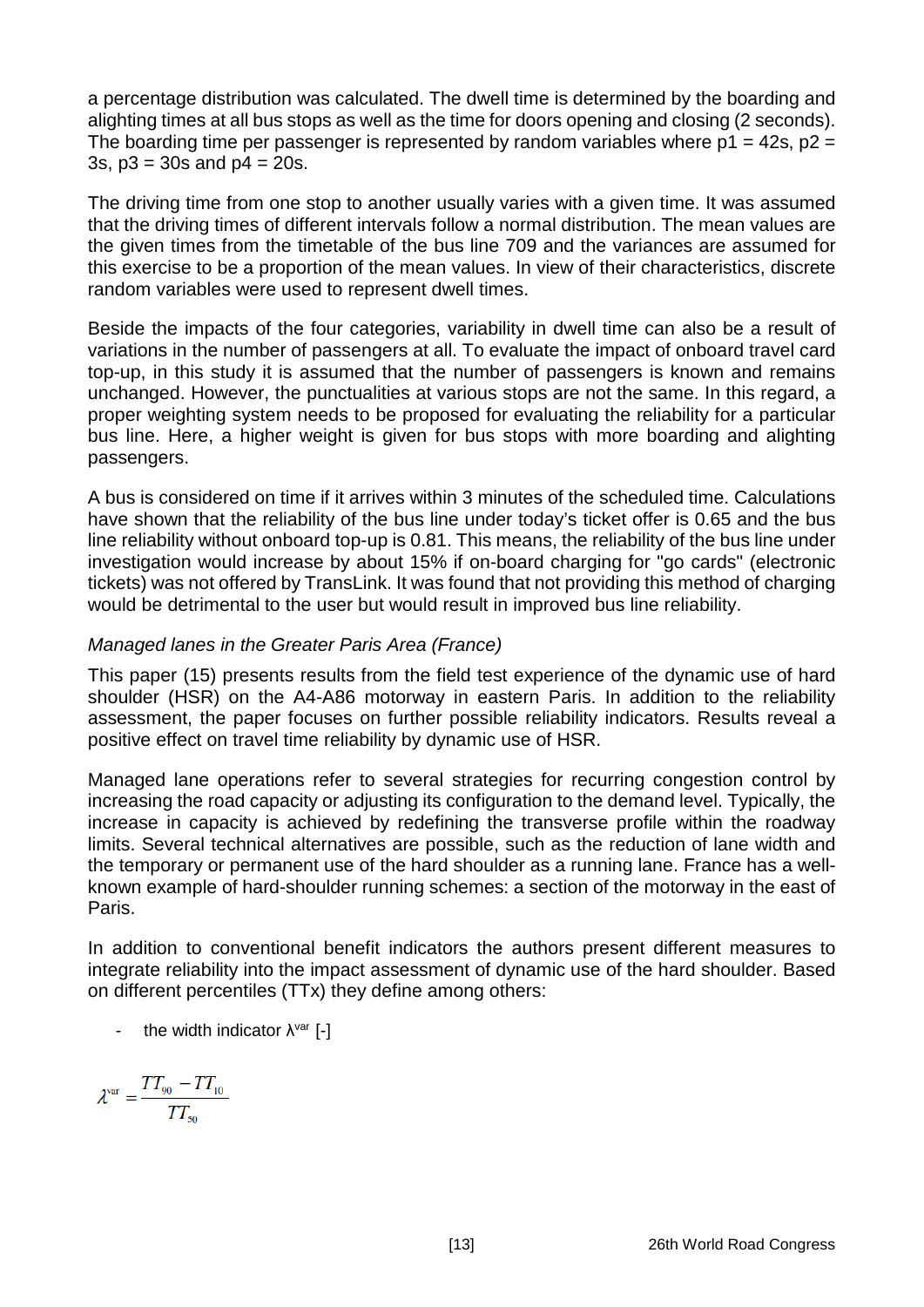The wider (or more skewed) the travel time distribution the less reliable travel times are. Large values of  $\lambda^{var}$  in turn indicate that the width of the travel time distribution is large relative to its median value.

- the buffer index BI [-]

$$
BI = \frac{TT_{95} - M}{M}
$$

The buffer time (BT) is defined as the difference between the 95th percentile (TT 95) and the average travel time (M). The buffer time appears to relate particularly well to the way in which travellers make their decisions, because it describes the extra time a user must add to the average travel time to arrive on time 95% of the time. The buffer index (BI) is then defined as ratio between buffer time (BT) and average travel time (M).

The hard shoulder running (HSR) experiment was launched in July 2005 on a four-lane 2.3 km long weaving section between two urban motorways (A4 and A86) in the east of Paris, which is highly congested, almost 10 hours a day. It gives drivers access – at peak times – to an additional lane on the hard shoulder where traffic is normally prohibited. The opening and closure of this lane are activated from the traffic control centre according to the value of the occupancy measured upstream of the common trunk section.

To determine the impact of HSR on reliability, data were analysed for three years (2000- 2002) before the device was introduced and one year later (2006). To calculate the travel times, three induction loops were used in the east (two on the weaving section and one downstream) and four induction loops in the west. The analysis shows the unreliability decreases between 2002 and 2006 when HSR is open, according to the indicator planning time (PT) (the 95th percentile) and buffer time. PT decreases when HSR is open, due to the reduction of congestion. On the contrary PT is stationary when HSR is closed (daylight). BT decreases when HSR is open, due to the decrease of the 95th percentile, although the average travel time decreases as well.  $\lambda^{\text{var}}$  measures the width of travel time distribution effectively, indicating both reliability and congestion, and showing decreasing values for the HSR during daylight and night.

# **5. CONCLUSION**

Our paper shows that many of the more than 120 nations, which are members of PIARC, are dealing with the topic "reliability of transport systems". For a world-wide operating organization like PIARC it is always challenging to draw the whole picture of an interesting issue, meaning that status quo and results must be collected from all member states and consolidated into a comprehensive report.

Our contribution goes in this laborious task regarding the worldwide discussion on reliable transport systems. We do not claim to draw the complete picture but try to give a deeper insight into the ongoing debate, conducted by scientists, transport planners, politicians, and the public. Obviously, we cannot go further into the details of the mathematical problems of describing and forecasting reliability, but we can sustain a better common understanding of reliability with the results of our survey, some theoretical considerations, selected approaches to determine the value of (improved) reliability and three case studies at the end of the text.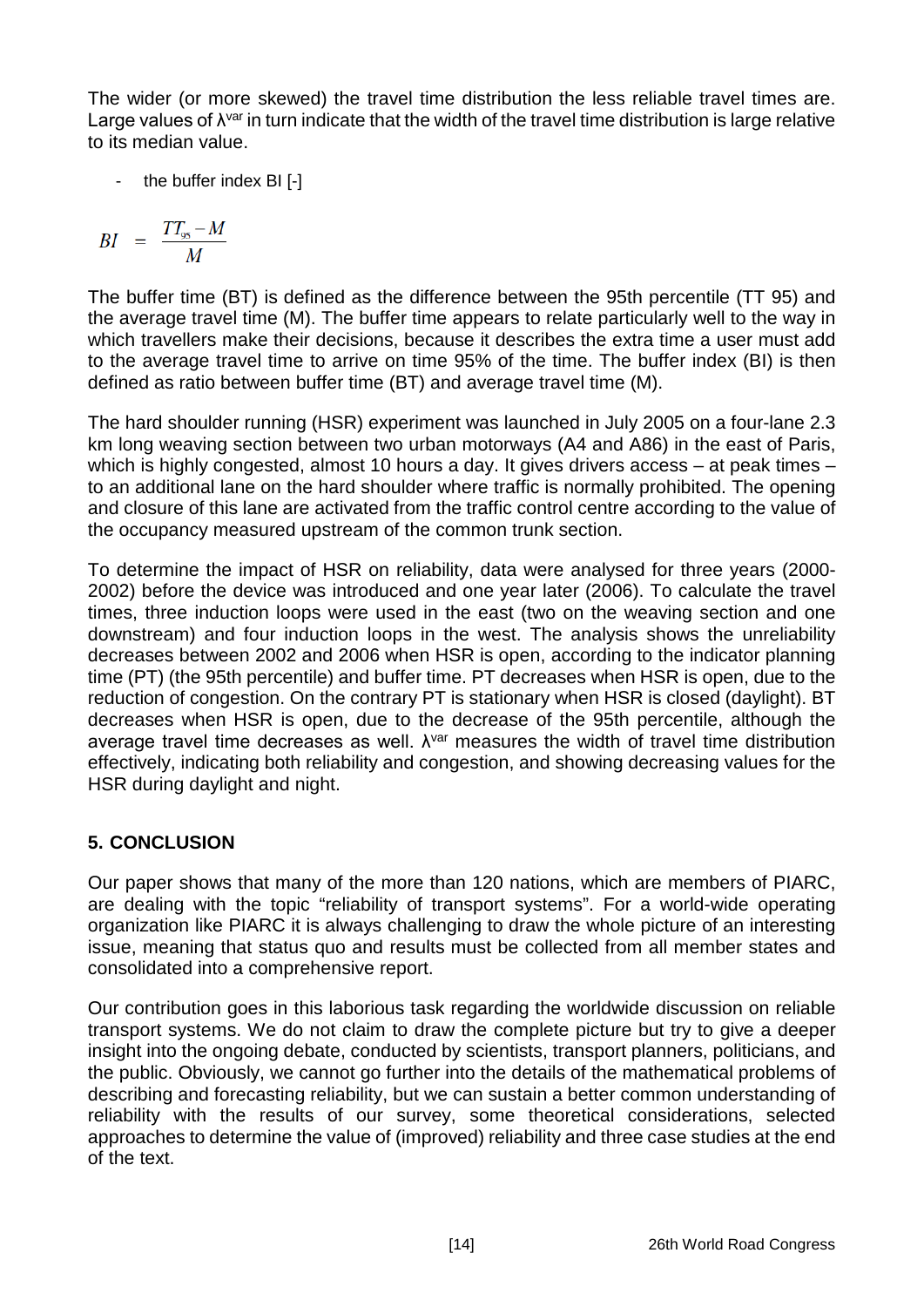The main finding is that there is still a great deal of disagreement about reliability in transport systems, from definition, through measurement, to calculation and interpretation of results. However, there is a consensus that reliability in BCAs should be considered to get accurate and correct results, avoiding underestimation of possible benefits. The task of research is therefore to continue discussing methods for measuring and forecasting reliability and for estimating adequate values of reliability at national level (also in relation to VoT). And again: the latter effort is the prerequisite to integrate reliability in assessment procedures like BCA.

On the one hand, people allow a certain amount of time to get to their destinations but are averse to unexpected additional travel times. Reliability is fundamental for a society which is more and more "scheduled". On the other hand, reliability is an ideal measurement for the quality of transport systems and can be used as a benefit component within appraisal procedures indicating which projects are worth to be realized. We hope for further exchange as reliability will be one of the prominent topics in the next years and acknowledge the intensive support of our survey by PIARC's office in Brussels.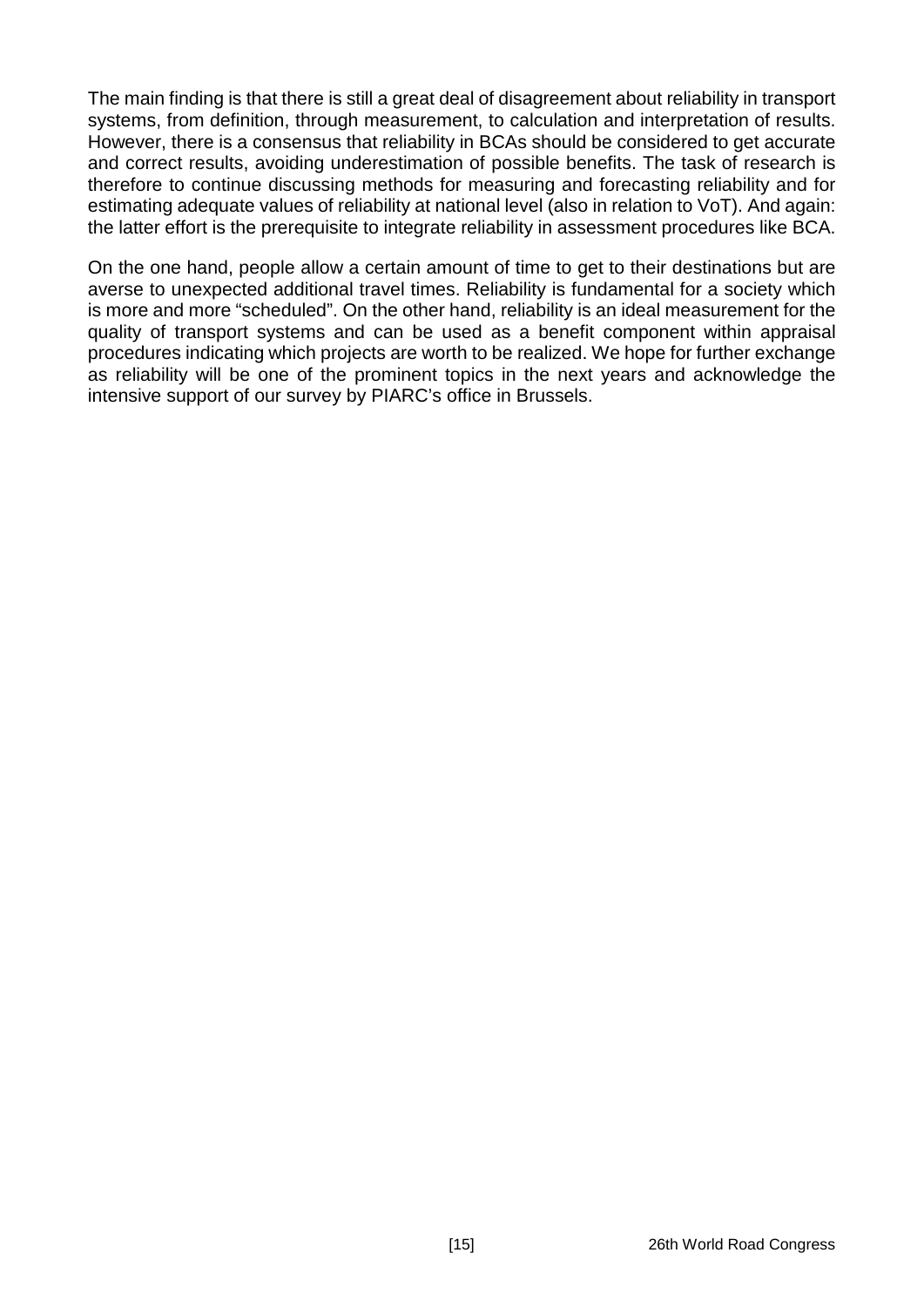#### **REFERENCES**

1. **Austroroads.** *Congestion and Reliability Review: Summary.* Sydney : s.n., 2016. Research Report AP-R533-16.

2. **Arup: J. Bates, J. Fearon und I.Black.** Frameworks for Modelling the Variability of Journey Times on the Highway Network. [Hrsg.] UK Department of Transport. 2004, dft\_econappr\_pdf\_610439.

3. **Eliasson, J.** Forecasting travel time variability. [Hrsg.] Assiciation for European Transport and contributors. *Paper presented at the European Transport Conference 2006.*  Strasbourg : s.n., 2006.

4. **De Jong, G. und Bliemer, M.** On including travel time reliability of road traffic in appraisal. *Transportation Research Part A: Policy and Practice.* 2015, S. 80-95.

5. **Dahl, A. und Walther, C. et al.** *Methodological manual on the Federal Transport Infrastructure Plan 2030. Final report.* Berlin : Federal Ministry for Transport and Digital Infrastructure (BMVI), 2016.

6. **Geistefeldt, J. und al.** Assessing the relationship between road infrastrucutre and reliability of traffic flow. Final report. Berlin, Germany : Federal Ministry for Transport and Digital Infrastructure (BMVI), 2014.

7. **Kouwenhoven, M., et al.** New values of time and reliability in passenger transport in The Netherlands. *Research in Transportation.* 2014.

8. **Burris, M und al., C. Spiegelmann et.** *Travelers' Value of Time and Reliability as Measured on Katy Freeway.* s.l. : Texas A&M Transportation Institues PRC, 2016. S. 15-37 f.

9. **Sadabadi, K., et al.** Value of Travel Time Reliability in Transportation Decision Making: Proof of Concept. [Hrsg.] The Strategic Highway Research Program 2 Transportation Research Board of The National Academies. Maryland : s.n., 2014.

10. **Jin, X., Hossan, S. und Asgari, H.** *Investigating the Value of Time and Value of Reliability for Managed Lanes. Final Report February 2014-December 2015.* s.l. : Florida Department of Transportation, 2015.

11. **Li, Z., Henscher, D.A. und Rose, J.** Willingness to pay for travel time reliability in passenger transport: A review and some new empirical evidence. Working paper. [Hrsg.] The Australian Key Centre in Transport and Logistics Management Institute of Transport and Logistic Studies. 2010.

12. **Asensio, J. und Matas, A.** *An empirical estimation of the value of travel time reliability for commuters.* s.l. : Association for European Transport and contributors, 2006.

13. *Planning Daily Work Trip under Congested Abuja – Keffi Road Corridor.* **Ibitoye, B.,**  Jomoh, Y. und Bello, A. London, UK : s.n., 2015. Proceedings of International Conference on Transportation and Civil Engineering (ICTCE´15), . S. 43-47.

14. **Que, X. und Oh, E.** Bus travel time reliability analysis: a case study. Proceedings of the Institution of Civil Engineers. *Transport 167 June 2014 Issue TR3.* 2014.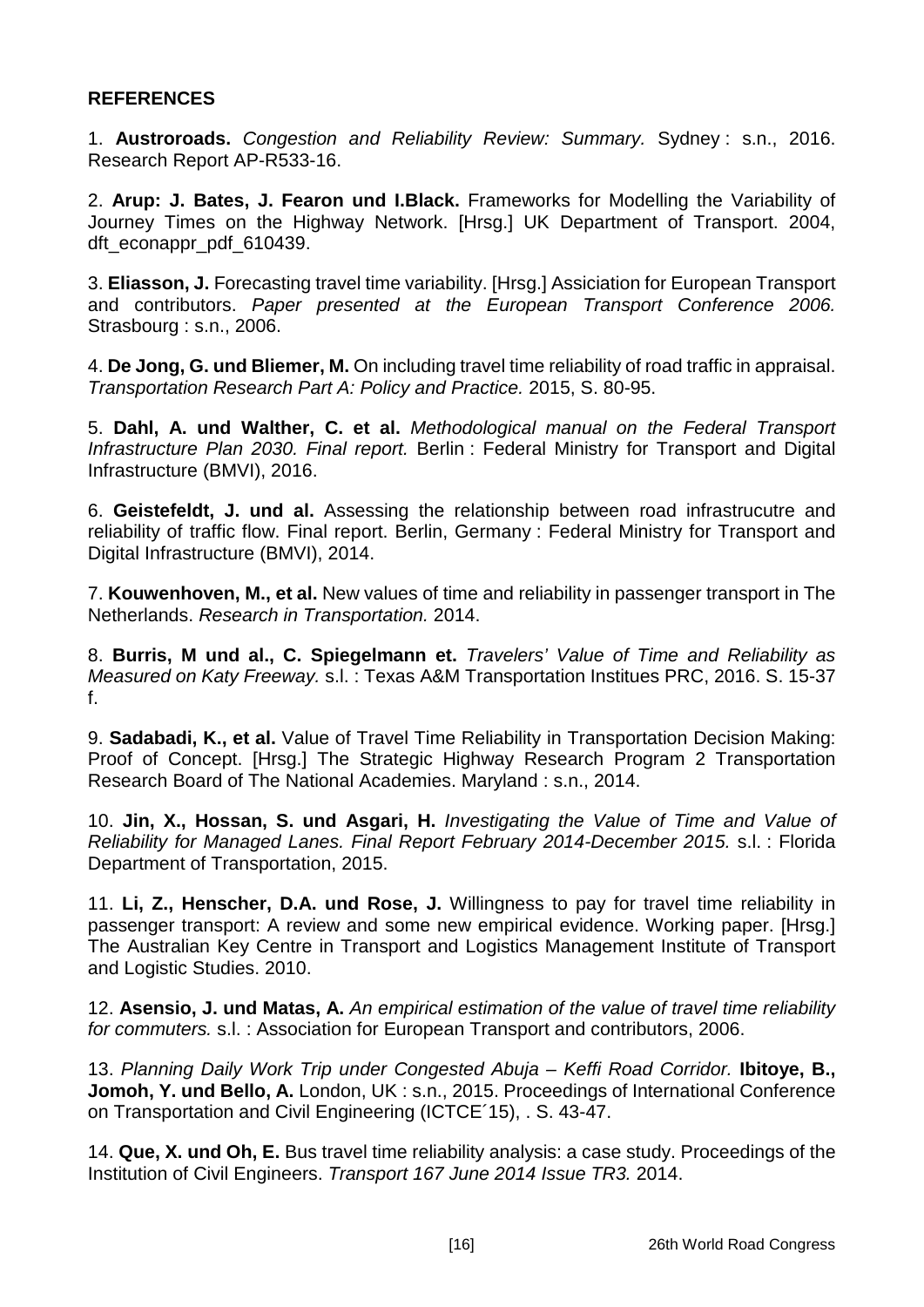15. **Bhouri, A., Aron, M. und Kauppila, J.** *Relevance of travel time variability indicators: a managed lanes caser study. 15th meeting of the EURO working Group on Transportation.*  2012. S. 450-459.

16. **Concas, S. und Kolpakov, A.** *Synthesis of Research on Value of Time and Value of Reliability. Final Report.* s.l. : Florida Department of Transportation, 2009.

17. **Small, K.A., Clifford, W. und Jia, Y.** Uncovering the Distribution of Motorists' Preference for Travel Time and Reliability . *Econometrica.* 2005, S. 73; 1367‐1382.

18. **Uchida, K.** Estimating the value of travel time and of travel time reliability in road networks. *Transportation Research Part B: Methodological, 66.* 2014, S. 129-147.

19. **Lazor, M., Šimeček, M. und Klímová, A.** Value of travel time savings and value of travel time reliability in project assessment in the Czech Republic. [Hrsg.] Transport Research Centre – Czech Republic. 2017.